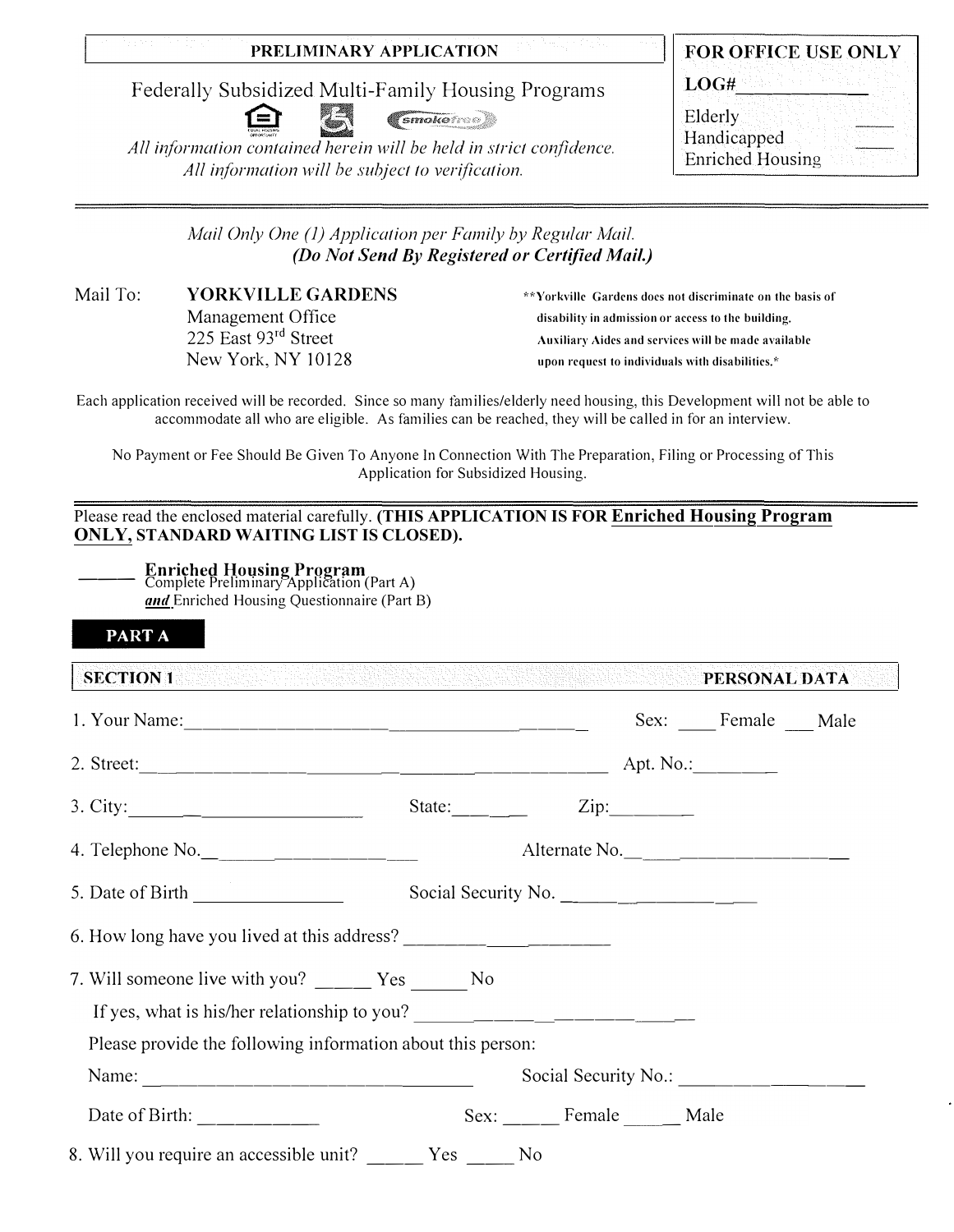### **INCOME INFORMATION:** Head of Household

**SECTION 2** 

| <b>Head of Household</b> | <b>Dollar Value</b>                                                                                                                                                                                                                                                                                                              | Description |
|--------------------------|----------------------------------------------------------------------------------------------------------------------------------------------------------------------------------------------------------------------------------------------------------------------------------------------------------------------------------|-------------|
| Social Security/SSI      | $\mathbb{S}^-$<br>per                                                                                                                                                                                                                                                                                                            |             |
| Pension                  | $\mathbb{S}$<br>per                                                                                                                                                                                                                                                                                                              |             |
| Employment               | $\mathbb{S}$<br>per                                                                                                                                                                                                                                                                                                              |             |
| Disability               | $\mathbb{S}$<br>per                                                                                                                                                                                                                                                                                                              |             |
| Interest/Dividends       | $\mathbb{S}$<br>$per$ — $\qquad$ — $\qquad$ — $\qquad$ — $\qquad$ — $\qquad$ — $\qquad$ — $\qquad$ — $\qquad$ — $\qquad$ — $\qquad$ — $\qquad$ — $\qquad$ — $\qquad$ — $\qquad$ — $\qquad$ — $\qquad$ — $\qquad$ — $\qquad$ — $\qquad$ — $\qquad$ — $\qquad$ — $\qquad$ — $\qquad$ — $\qquad$ — $\qquad$ — $\qquad$ — $\qquad$ — |             |
| Other                    | $\mathbb{S}$<br>per                                                                                                                                                                                                                                                                                                              |             |

### **INCOME INFORMATION: Second Person**

| <b>Second Person</b> | <b>Dollar Value</b>                                                                                                   | <b>Description</b> |
|----------------------|-----------------------------------------------------------------------------------------------------------------------|--------------------|
| Social Security/SSI  | \$<br>per the state of the state of the state of the state of the state of the state of the state of the state of the |                    |
| Pension              | \$<br>per                                                                                                             |                    |
| Employment           | \$<br>per                                                                                                             |                    |
| Disability           | \$                                                                                                                    |                    |
| Interest/Dividends   | $\mathbb{S}$<br>per                                                                                                   |                    |
| Other                | \$<br>per                                                                                                             |                    |

ASSET INFORMATION: Indicate Type of Account (Checking, Savings, Certificate of Deposit, and which person is the owner)

| <b>BANK</b> | <b>ACCOUNT#</b> | <b>HEAD/OTHER</b> |
|-------------|-----------------|-------------------|
|             |                 |                   |
|             |                 |                   |
|             |                 |                   |
|             |                 |                   |
|             |                 |                   |
|             |                 |                   |
|             |                 | <b>BALANCE</b>    |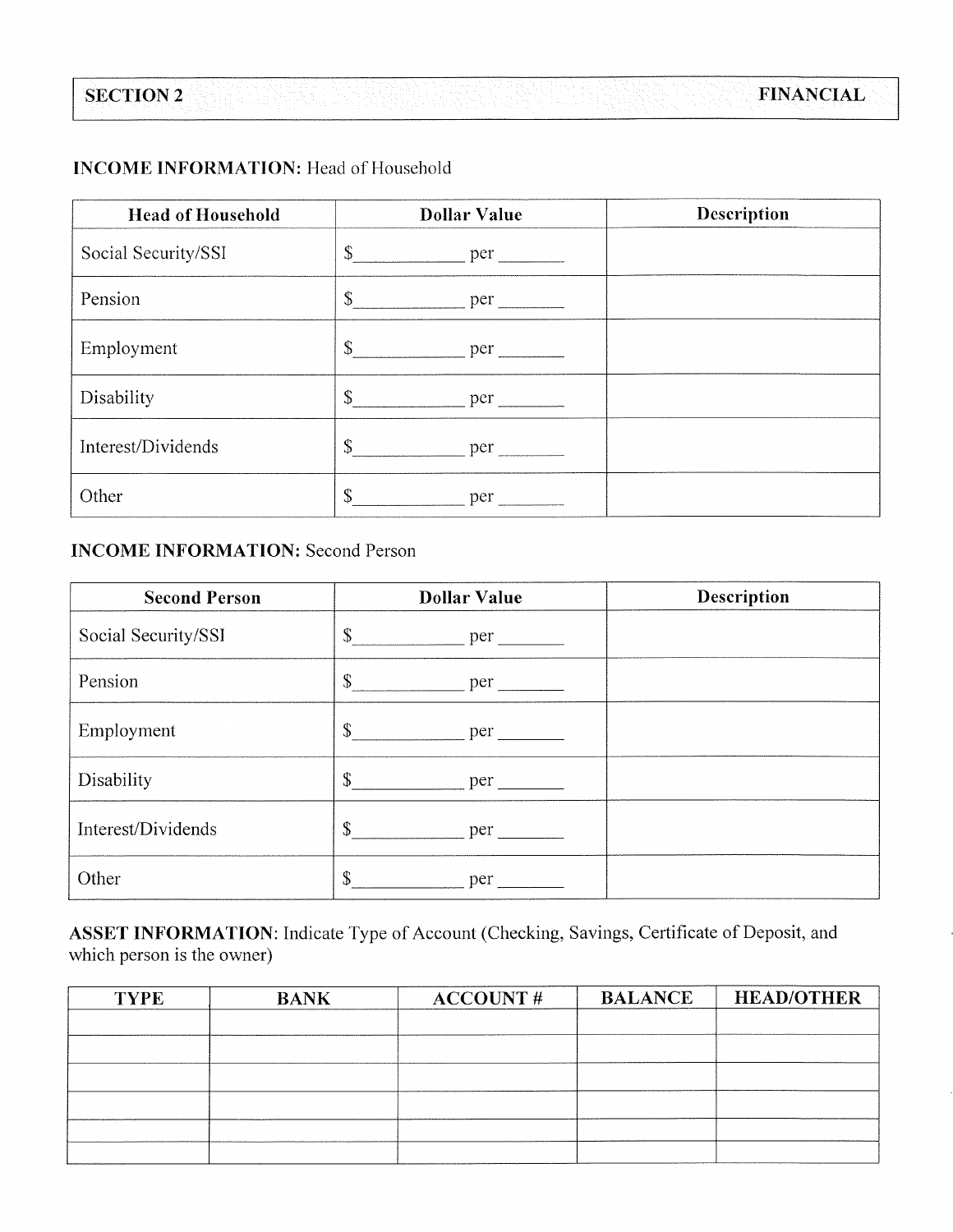| Other Assets:     | Value $(\$)$ :                                                                                      |
|-------------------|-----------------------------------------------------------------------------------------------------|
|                   | Do you now own Real Estate? __________Yes ______________No If "Yes", what is the value? \$          |
|                   |                                                                                                     |
| $years?$ $Yes$ No | Has any family member disposed of any asset for less than fair market value during the past two (2) |

### **Medical Expenses:**

What are the medical expenses anticipated to be paid by your household in the coming 12 month period?

(Do not include expenses that will be paid for you, or reimbursed by an \$ outside agency such as Medicare)

#### **Handicap Expenses:**

This question applies Only if a family member is Handicapped or Disabled. What are the medical expenses anticipated to be paid by your household in the coming 12 month period?

\$ (Do not include expenses that will be paid for you, or reimbursed by an outside agency such as Medicare)

Three personal references (Please note that letters from these references will be requested). *Family/Friends Not Acceptable – (e.g. employers, doctors, social workers, clergyman, etc.)* 

| Phone<br>Phone                                                                                                                                                      |
|---------------------------------------------------------------------------------------------------------------------------------------------------------------------|
|                                                                                                                                                                     |
|                                                                                                                                                                     |
|                                                                                                                                                                     |
|                                                                                                                                                                     |
| Are you or the other household member currently subject to a lifetime registration requirement under a                                                              |
| Head of Household:                  Yes                No            Other Household Member: ______  Yes ____      No                                               |
| Do you currently use illegal drugs or abuse alcohol? Yes No<br>Please list all states in which the other household member has lived _______________________________ |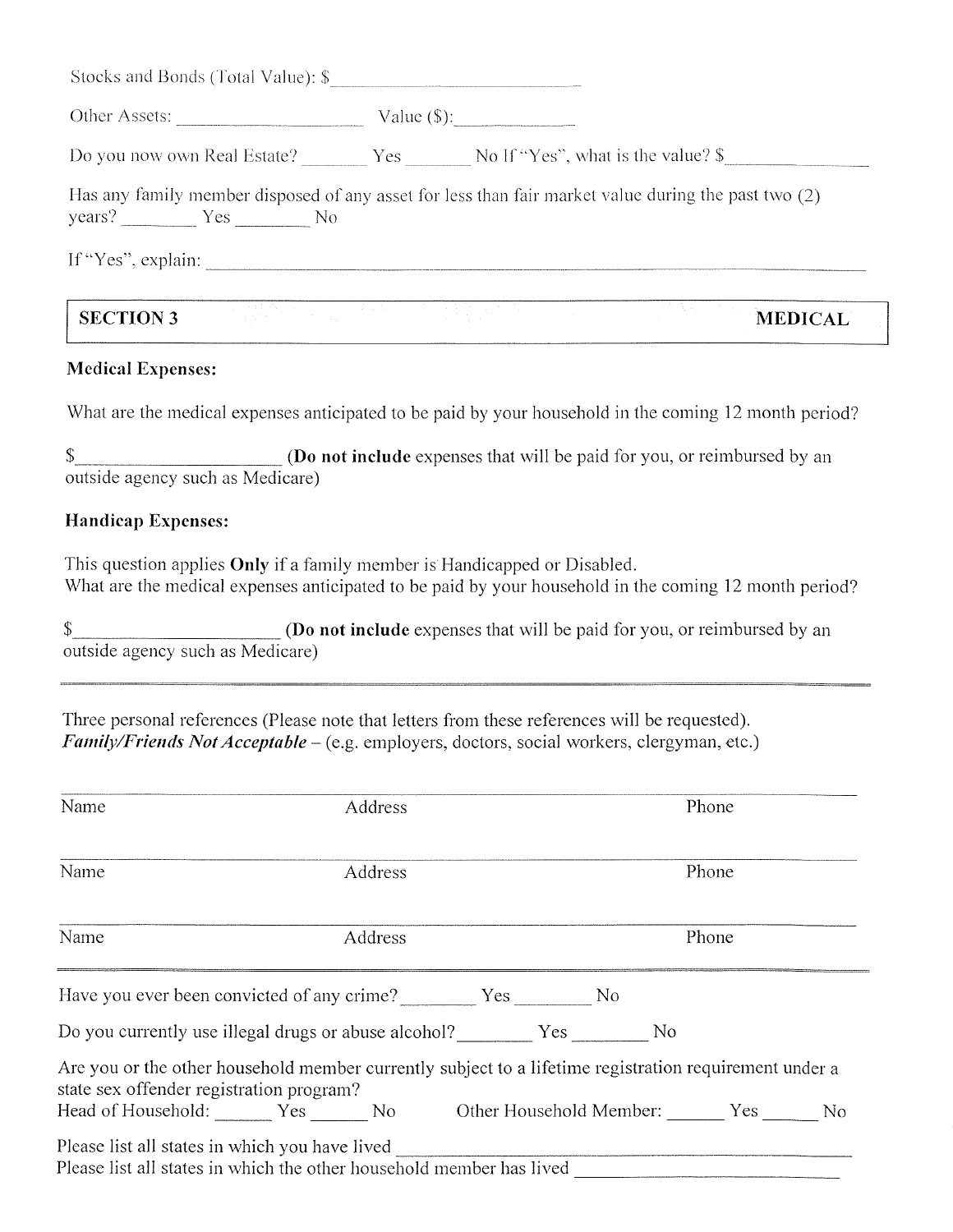### **Project Based or Tenant Based Subsidy**

|                                                                                 | Do you live in Public Housing, State Housing, or Federal Housing and receive the benefit of a monthly                                                                                                                                                                                                                 |
|---------------------------------------------------------------------------------|-----------------------------------------------------------------------------------------------------------------------------------------------------------------------------------------------------------------------------------------------------------------------------------------------------------------------|
|                                                                                 |                                                                                                                                                                                                                                                                                                                       |
|                                                                                 |                                                                                                                                                                                                                                                                                                                       |
|                                                                                 | Telephone No. of Project Manager                                                                                                                                                                                                                                                                                      |
| affect the processing of this application.<br>identifies the Head of Household: | The following information is required for statistical purposes so that the Department of HUD may<br>determine the degree to which its programs are utilized. This information must be completed. It will not<br><b>Racial Group Identification</b> (used for statistical purposes only). Please check one group which |
| __ White (Non-Hispanic Origin)                                                  | <b>Example 21</b> American Indian or Alaskan Native                                                                                                                                                                                                                                                                   |
| Black (Non-Hispanic Origin)                                                     | Asian or Pacific Islander                                                                                                                                                                                                                                                                                             |
| Hispanic                                                                        |                                                                                                                                                                                                                                                                                                                       |
|                                                                                 | PLEASE DO NOT MAIL MORE THAN ONE APPLICATION PER FAMILY. IF MORE<br>THAN ONE APPLICATION IS RECEIVED. ALL APPLICATIONS SURMITTED BY THE                                                                                                                                                                               |

FAMILY WILL BE DROPPED TO THE BOTTOM OF THE LIST!

I declare that I have not submitted more than one application and I am not included in anyone else's application. I declare that the statements contained in this application are true and complete to the best of my knowledge.

WARNING: Willful false statements or misrepresentation are a criminal offense under section 1001 of Title 18 of the U.S. Code.

Signature

Date

#### **Program Information:**

How did you hear about this Development?: \_\_\_ Sign posted on building \_\_\_ Newspaper

Local organization or church \_\_ Friend or family \_\_ Enriched Housing List

Fair Housing Counseling Center \_\_\_ Other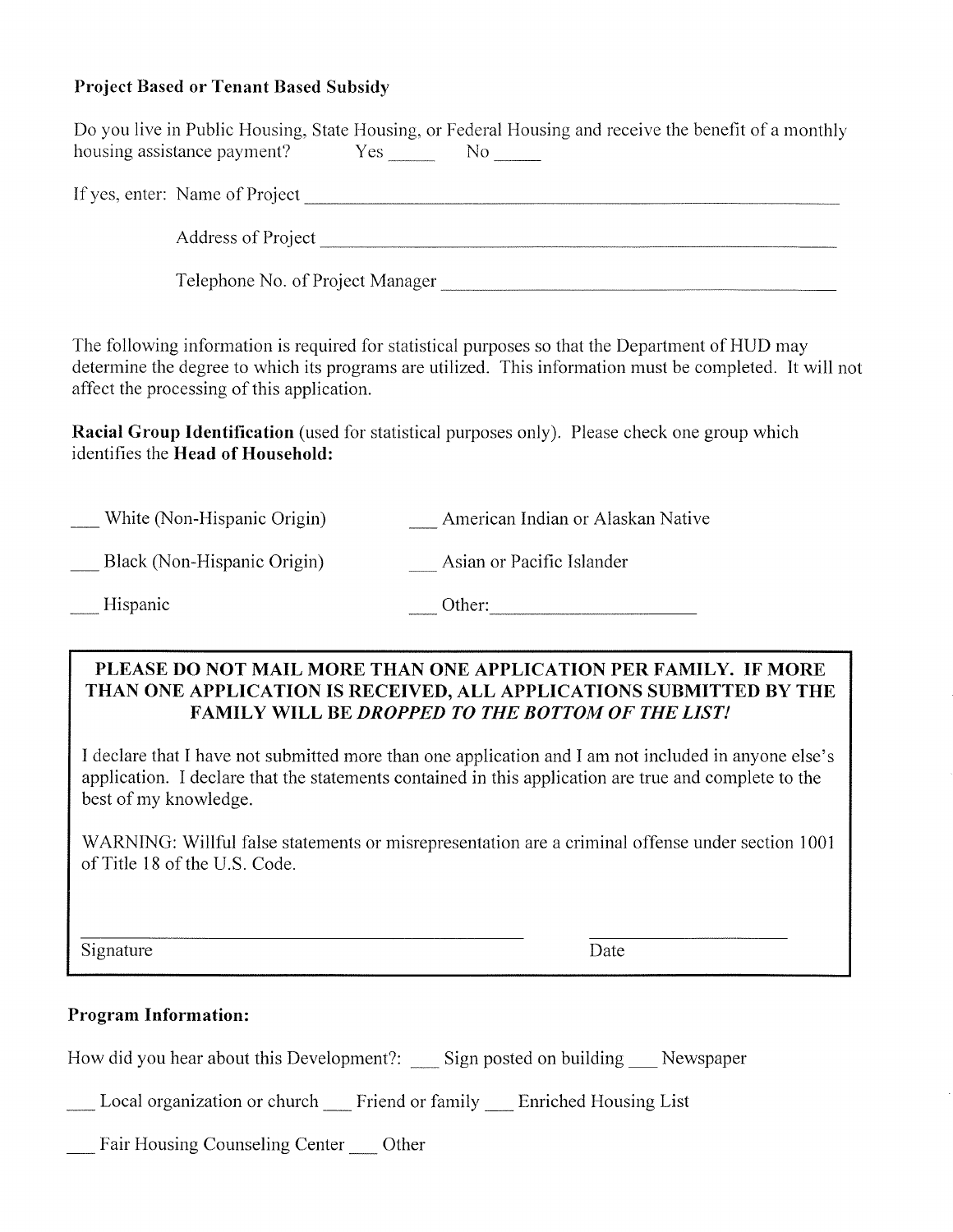## New York Foundation for Senior Citizens **Enriched Housing Program Summary**

#### **WHAT IS IT?**

A special program, it offers an enriched group living arrangement in the community as an alternative to institutionalization in nursing homes and domiciliary care facilities for the physically frail elderly over 65 whose independent functioning is no longer possible. These are individuals who need assistance in caring for themselves in order to continue to reside in their own homes. This enriched arrangement provides assistance in meal preparation, shopping, housekeeping and personal care necessary to enable them to continue living within the community.

#### **WHO SPONSORS IT?**

New York Foundation for Senior Citizens, Inc. (NYFSC) is a non-profit, non-sectarian social service agency. NYFSC conducts this program under contract with the New York State Department of Health.

#### **WHAT DOES THE PROGRAM OFFER?**

Each older person in the program has his or her own studio or one bedroom apartment. Enriched Housing residents benefit from shared group experience but each lives as independently as possible with a variety of home care and social services available as needed.

#### **WHERE ARE THE APARTMENTS? WHAT ARE THEY LIKE?**

They are located at Yorkville Gardens, 225 E. 93rd Street, between 2nd and 3rd Avenues in Manhattan, a beautiful, elevator building for Section 8 eligible low income persons. Every Enriched Housing apartment has a fully equipped modern kitchen and a fully equipped modern bathroom. A communal dining area and socialization space are available for the residents of the program.

#### **WHAT SERVICES ARE PROVIDED FOR THE RESIDENTS?**

New York Foundation for Senior Citizens' homemaker/personal care and social service staff provide:

- Limited personal care.
- Help with laundry and house keeping.
- Assistance in attending recreational activities.
- One hot cooked meal daily. Seven days a week the residents enjoy this meal together in the congregate dining room. Provisions are made for additional food needs. Residents are involved in menu-planning in consultation with a dietitian.
- Help in obtaining social services and transportation for medical care.
- Staff can be reached around the clock in case of emergency.

#### **WHO IS ELIGIBLE?**

To be eligible, applicants must meet certain age, health and income requirements.

Age: Applicants must be 65 years of age or older.

Health: The older person must be functionally impaired but must not require full-time personal care or skilled nursing care. For instance, the older person may need help with shopping or cooking, but should be able to feed him or herself. The older person may need help getting in or out of the tub but should be able to wash him or herself.

Income: Applicants may not have an income of more than \$46,700.00 a year from all sources, \$53,400.00 a year per couple.

#### **WHAT IS THE COST?**

This is a non-profit program. The minimum fee for the Enriched Housing program, including rent, food, utilities and services is \$1,309.00 a month. A special Enriched Housing program SSI supplement up to \$1,535.00 per month is available for persons whose income falls below the cost of the program's services and who are otherwise financially eligible. Fees for persons with monthly income above \$1,555.00 will be determined on a sliding scale.

#### **HOW DOES ONE APPLY?**

To apply fill out Part A & Part B of application.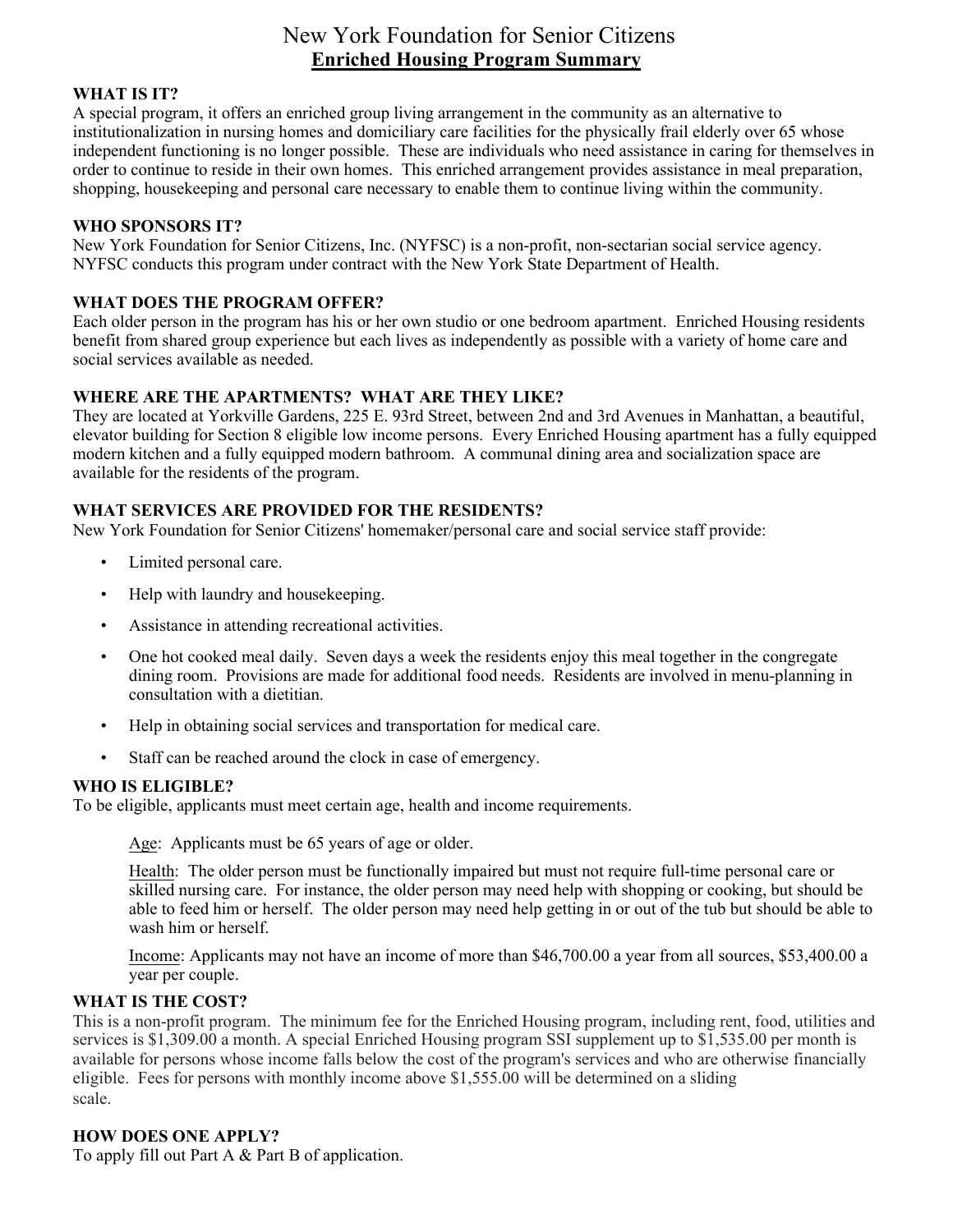### **PART B**

### **ENRICHED HOUSING QUESTIONNAIRE**

PLEASE NOTE: Apply for either the Enriched Housing, which provides support services, or Standard Housing Program. To apply for Enriched Housing; complete information on this sheet, Part B, as well as the Preliminary Application, Part A.

Please read enclosed information on the Enriched Housing Program before filling out this application. To apply for the Enriched Housing Program, please answer all the questions listed below:

| <b>SECTION 1</b><br>ere confidence com a desence desenvanta da a a a confidental. |         |                         | 11424 | <b>PERSONAL DATA</b> |
|-----------------------------------------------------------------------------------|---------|-------------------------|-------|----------------------|
| 1. Your Name: Social Security No: Social Security No:                             |         |                         |       |                      |
|                                                                                   |         |                         |       |                      |
| City: City: City: City: City:                                                     |         |                         |       |                      |
| 4. How long have you lived at this address?<br>Day Tel. No.                       |         |                         |       |                      |
| 5. Date of Birth:                                                                 |         | Sex: Female ______ Male |       |                      |
| 6. Emergency Contacts:                                                            |         |                         |       |                      |
| Name                                                                              |         | Address                 |       | Phone                |
| Name                                                                              | Address |                         |       | Phone                |
| <b>SECTION 2</b>                                                                  |         |                         |       | PRESENT HOUSING      |
| <b>Present Housing Type:</b>                                                      |         |                         |       |                      |
| __ Apartment Building                                                             |         |                         |       |                      |
| Hotel                                                                             |         |                         |       |                      |
| <b>Adult Home</b>                                                                 |         |                         |       |                      |
|                                                                                   |         |                         |       |                      |
| Do you receive Medicare: ____ Yes ___ No                                          |         |                         |       |                      |
| If "Yes" your Medicare number:                                                    |         |                         |       |                      |
| Do you receive Medicaid: ____ Yes ___ No<br>If "Yes" your Medicaid number:        |         |                         |       |                      |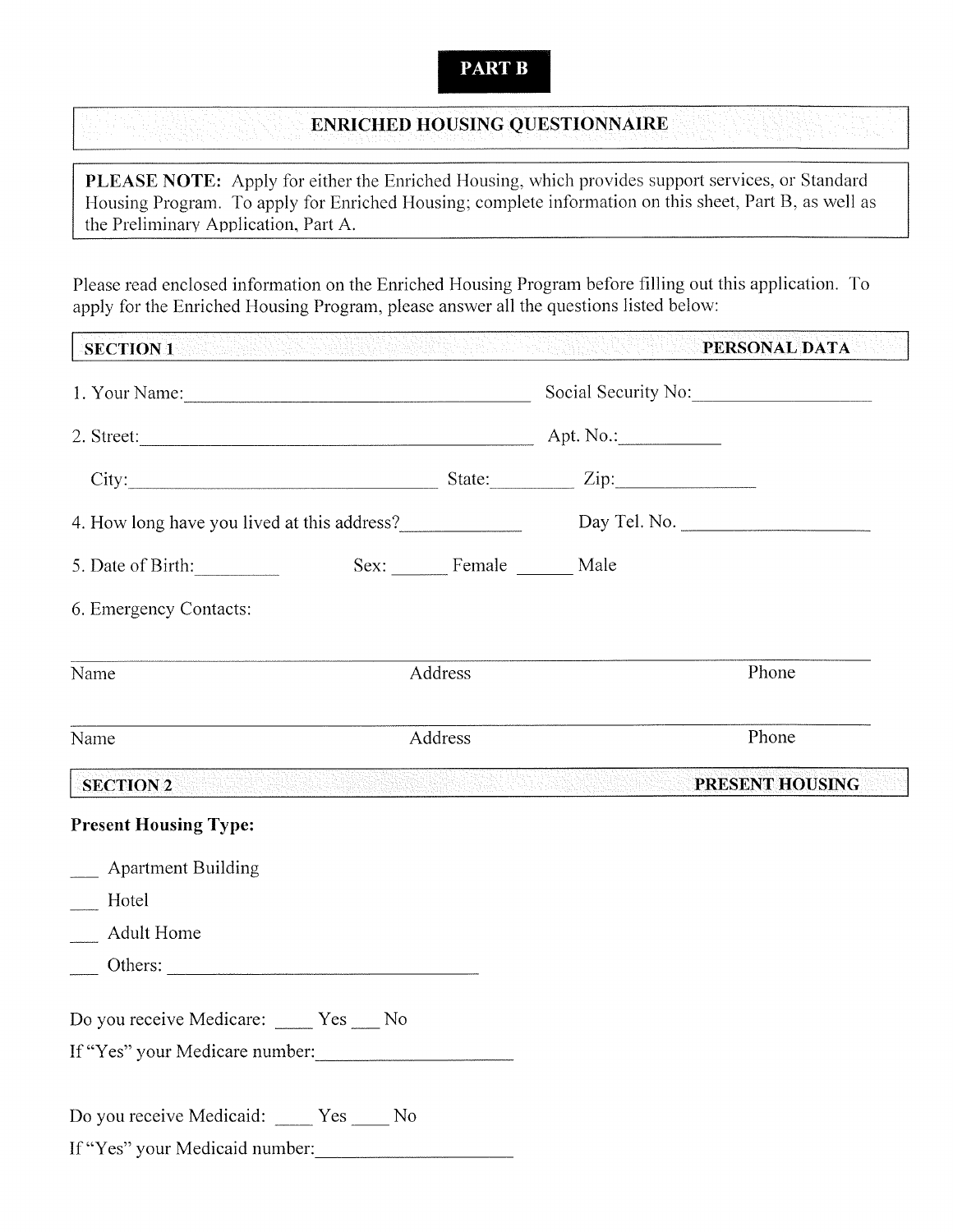#### **SECTION 3 FUNCTIONAL ABILITY**

Describe your ability to function in the following areas:

### **A. Personal activities of daily living:**

### **1. Walking**

- 
- Independently, without assistance device<br>With difficulty, with or without assistance device
- With continuous physical support (e.g. cane or walker)<br>Require wheelchair
- - If an assistance device is used, indicate type:

### **2. Use of Wheelchair**

- Independently, with or without powered chair Require assistance in difficult maneuvering Require total assistance
- 
- 

### **3. Bathing:**

No assistance

Need assistance

Indicate assistance type \_\_\_\_\_\_\_

### **4. Dressing:**

- Dress self
- Need assistance
- Have to be dressed

### **5. Medications:**

- No assistance
- Need assistance Indicate assistance type

### **6. Grooming:**

- No assistance
- Need minor assistance (e.g. help with washing hair, trimming toenails)
- Need total assistance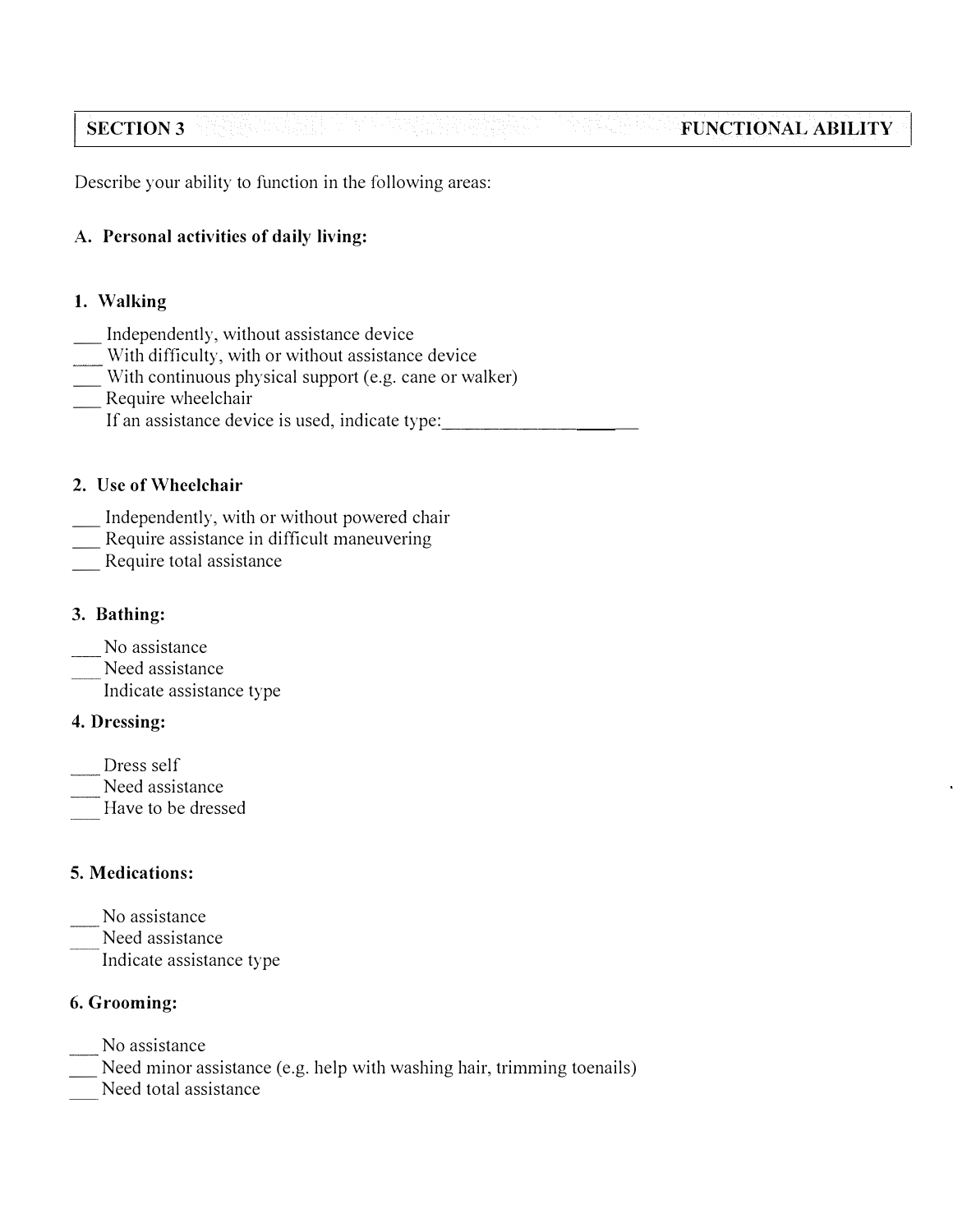| <b>SECTION 3</b> |  |  | <b>FUNCTIONAL ABILITY (CONTINUED)</b> |
|------------------|--|--|---------------------------------------|
|                  |  |  |                                       |
|                  |  |  |                                       |
|                  |  |  |                                       |

#### 7. Preparing Meals:

No assistance

Need assistance

### 8. Shopping:

No assistance

Need assistance

### **SECTION 4**

### Sight

# Hearing

Good

- Good (with or without correction)
- Vision adequate unable to read/see details
- Vision limited
- **Blind**

**SECTION 5** 

### Hearing slightly impaired Limited hearing (e.g. must be spoken to loudly)

- 
- Virtually/completely deaf

#### **DAILY FUNCTIONING**

**SENSORY ABILITY** 

Domestic Activities of Daily Functioning:

Do you currently receive housekeeping, home assistance or assistance or any other housekeeping or personal care services? \_\_\_\_\_ Yes \_\_\_\_ No

If "Yes", specify type or types of services your receive:

How often do you receive these services?

Name of Agency:

### 1. House Cleaning:

- Need no assistance
- Need some assistance
- Need total assistance
- 2. Laundry:
- Need no assistance
- Need some assistance
- Need total assistance